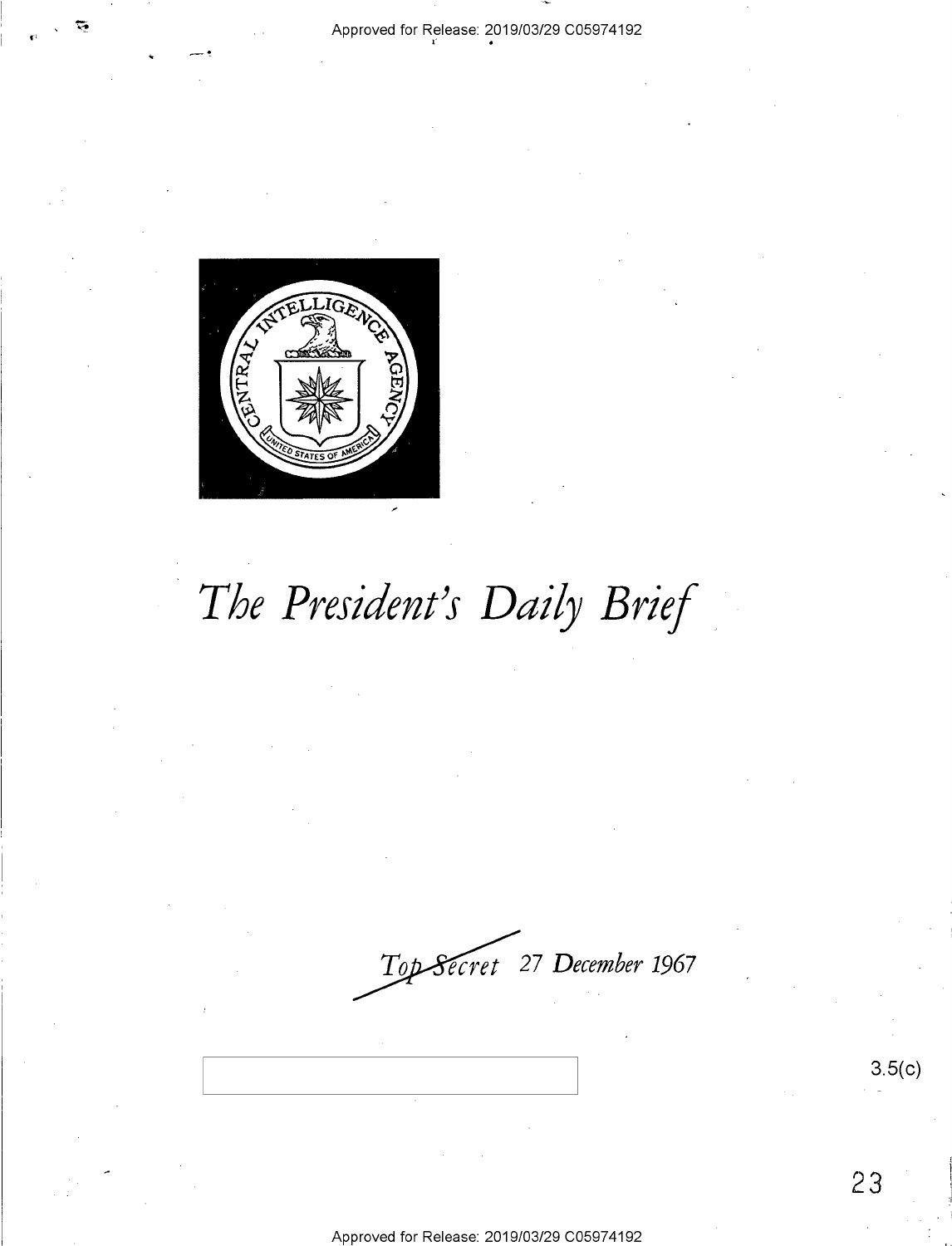

### DAILY BRIEF 27 DECEMBER·l967

#### **1.** Communist China

Civil disorder and violence are<br>spreading. In some areas, local con-In some areas, local conditions appear to be as bad as last summer. There are an increasing number of reports that Red Guards are again using machine guns and other military weapons. The army seems to be doing little or nothing to prevent outbreaks, but intervenes only to keep the violence from spreading.

### 2. Communist China

3.3(h)(2)

### 3. Cambodia

The International Control Commission was unimpressed by its investigation of the Viet Cong camp reported by two American correspondents.

3.3(h)(2)

3.3(h)(2)

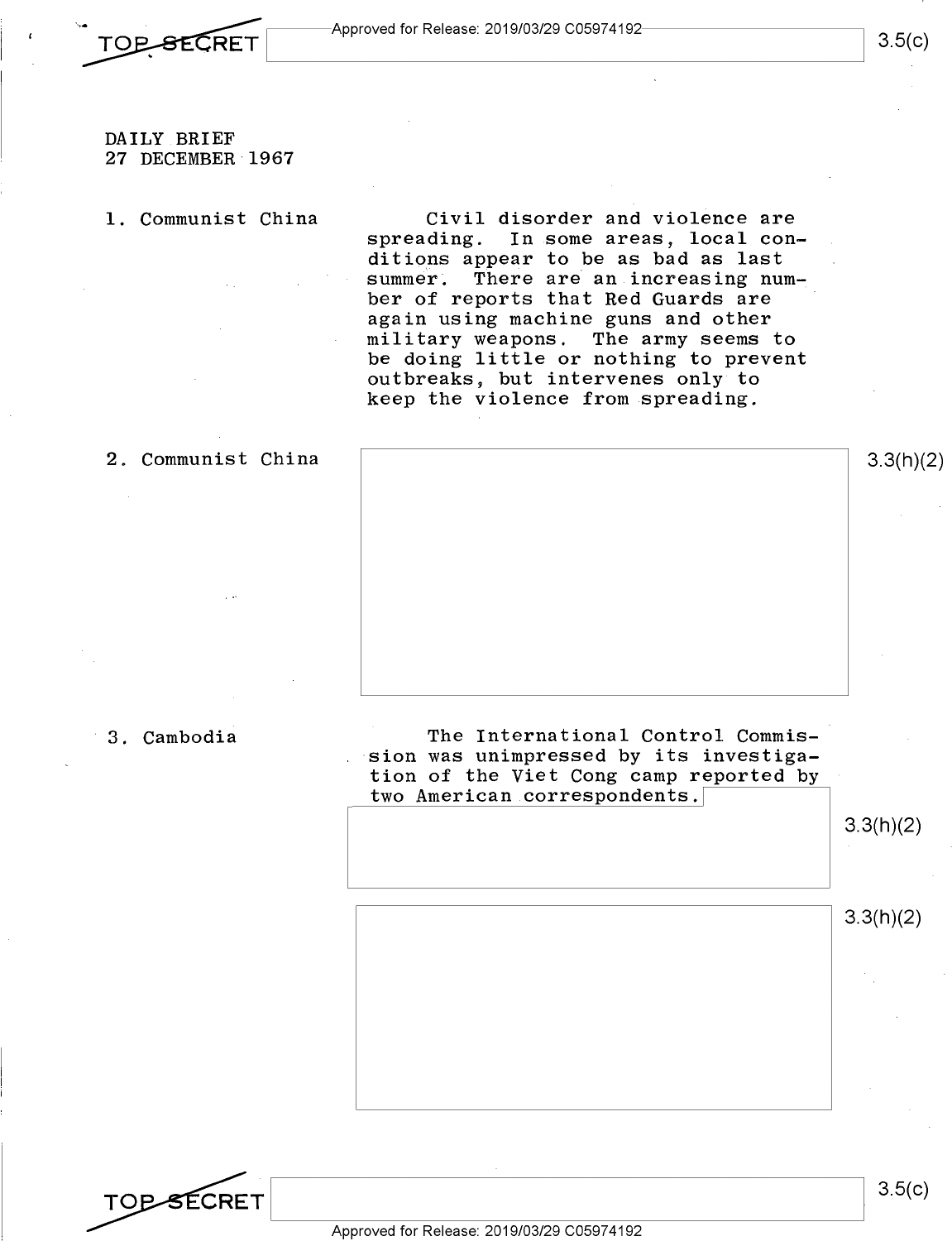



 $\mathbf{s}^{\mathcal{D}}$ 

 $\frac{1}{2}$ 

2<br>Popular

 $\mathbb{R}^{1/2}$ 

 $\sim$  .

 $\tilde{\mathbf{r}}$ 

 $3.3(h)(2)$ 



Approved for Release: 2019/03/29 C05974192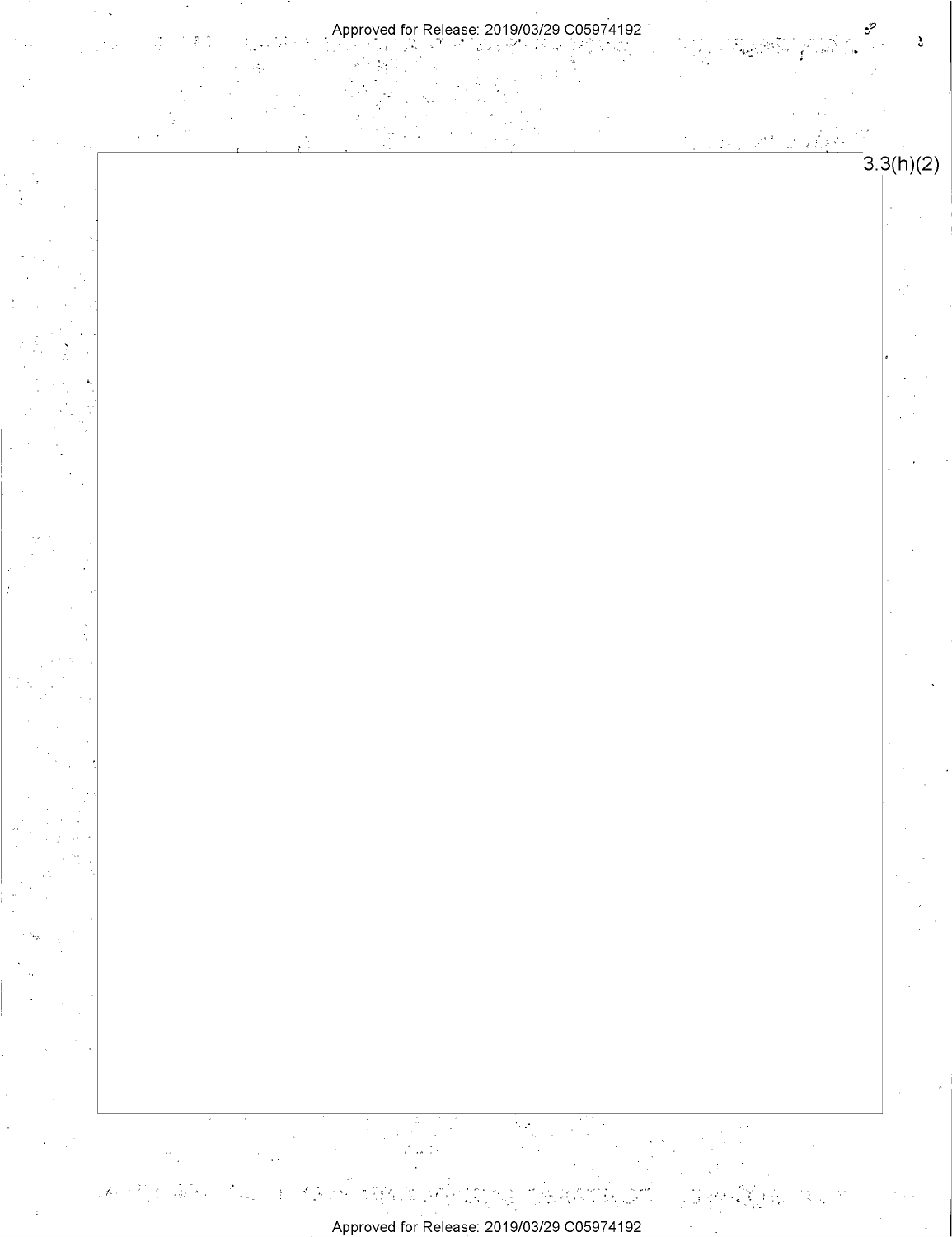# **TOP SECRET -** Approved for Release: 2019/03/29 C05974192<br> **TOP SECRET -**

3.5(c)

### 4. Soviet Union

Recent satellite photography has given us a glimpse of the model (not for certain an exact model) of the huge space booster which the Soviets are expected to launch in the latter part of 1968. A vehicle about 320 feet tall and 50 feet in diameter--a bit shorter and fatter than Saturn V--was seen on one of the two giant launch pads under construction at Tyuratam.

The over-all size of this object, probably an engineering mock-up to check out the pads and their support facilities, is quite close to what we had es-<br>timated. The setting up of this check-The setting up of this checkout vehicle before structural portions of the launch area are completed suggests that the Soviets are wasting no time in readying these facilities. 3.3(h)(2)

5. Yemen

6. Aden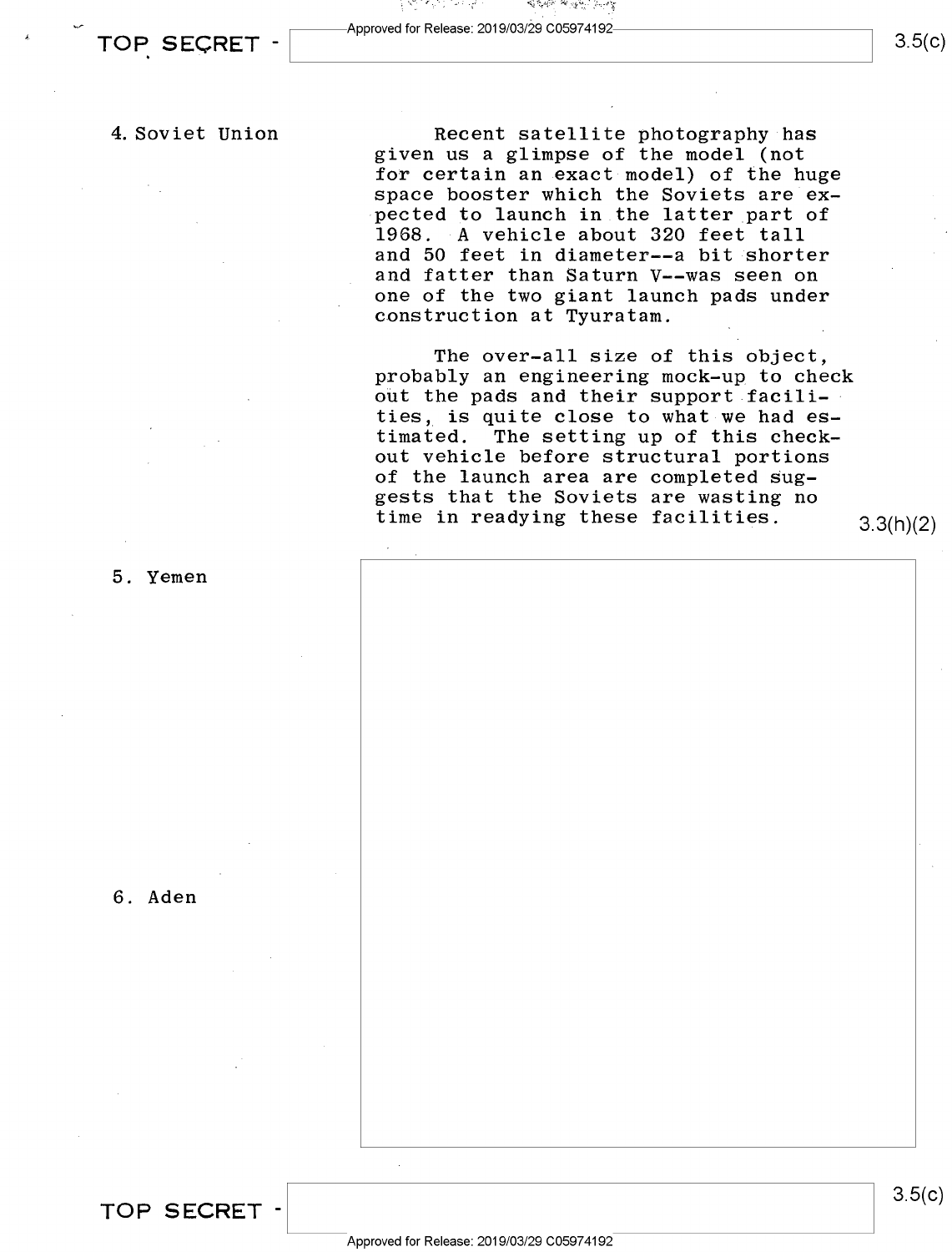Top Secret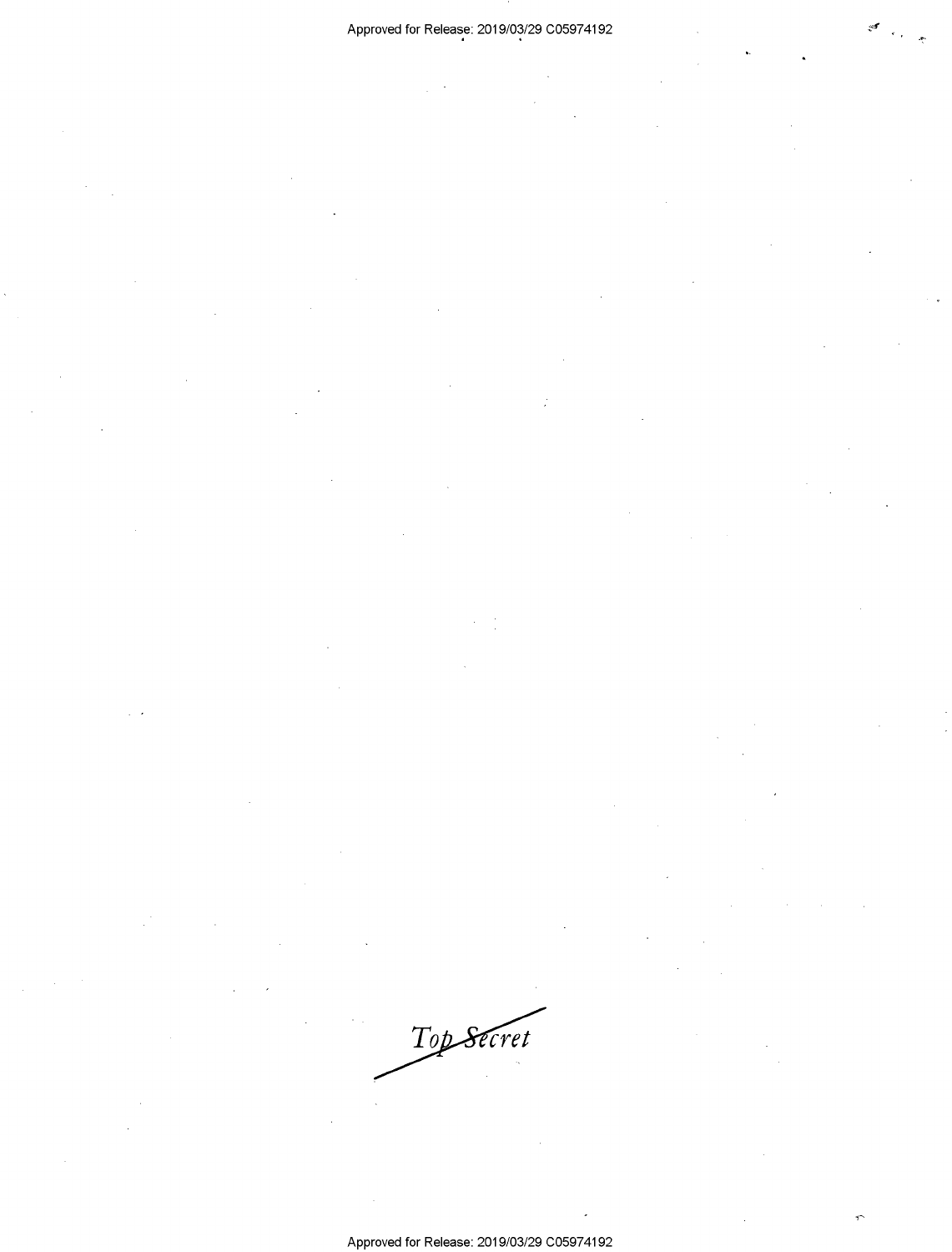**Top Secret** 



### *FOR THE PRESIDENT'S EYES ONLY*

# Special Daily Report on North Vietnam

**Top Secret** 18

3.5(c)

27 December 1967

Approved for Release: 2019/03/29 C0597 4192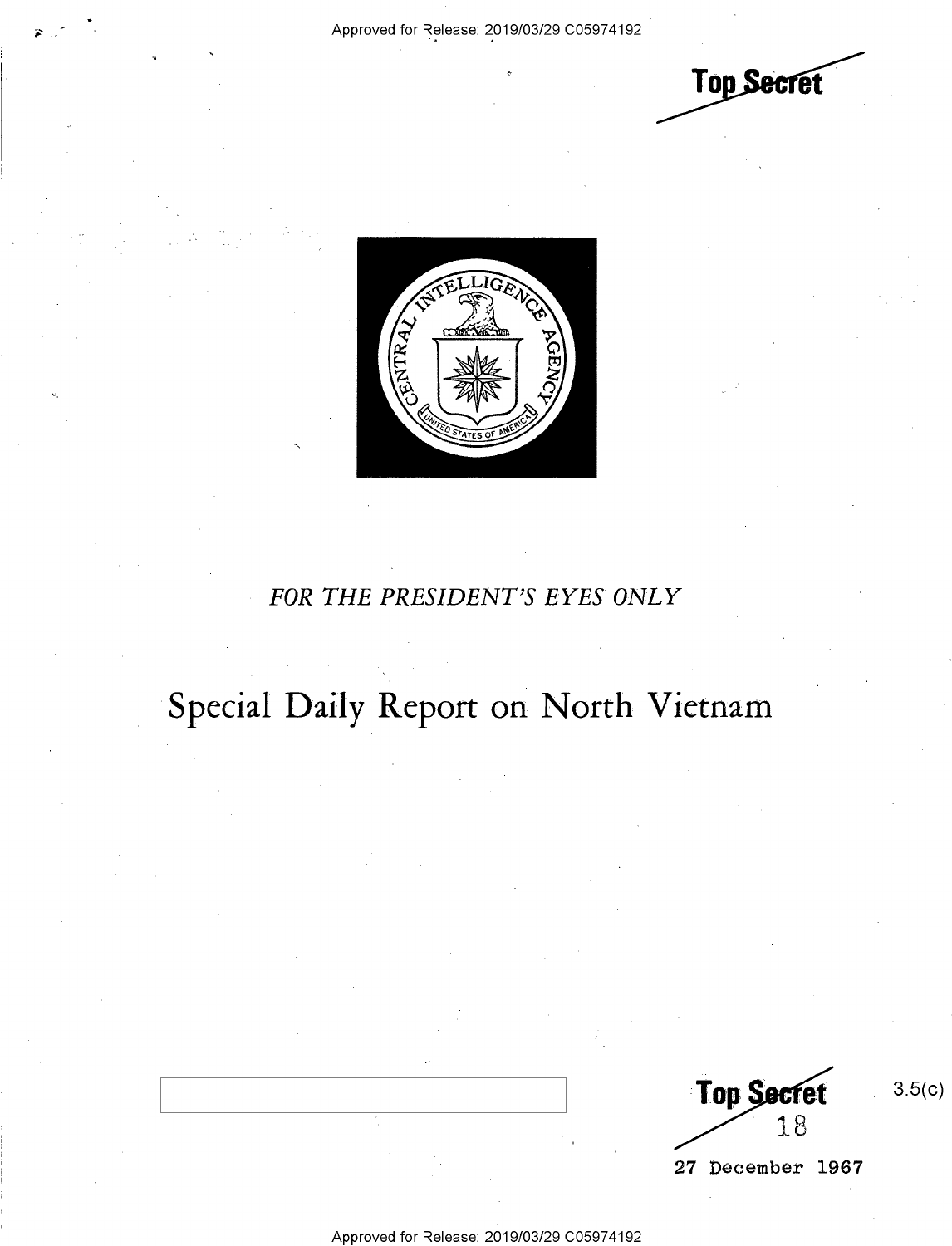**rop SECRET** Approved for Release: 2019/03/29 C05974192. *Approved for Release: 2019/03/29 C05974192\_*<br>TOP *SECRET* 

3.5(c)

3.3(h)(2)

Special Daily Report on North Vietnam for the President's Eyes Only

27 December 1967

I. NOTES ON THE SITUATION

\* \* \*

Giap Fails to Show: Preliminary news accounts of the attendance at the 23 December celebrations in .Hanoi indicate that Defense Minister General Vo Nguyen Giap was not present. Army Day is an occasion which

**TOP-SECRET**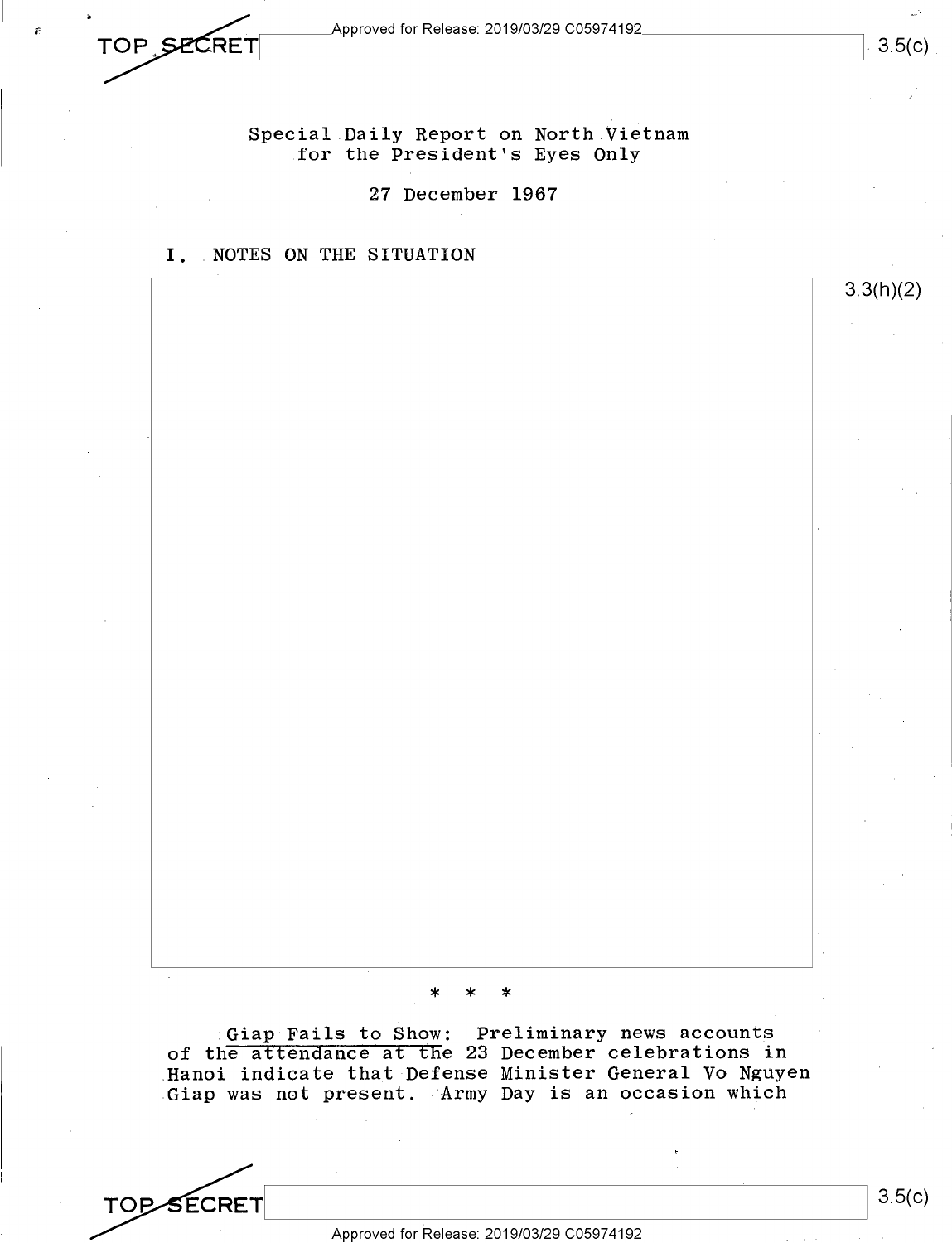General' Giap not only normally attends, but on which he speaks, and his absence is unusual. Hanoi has not reported on Giap's activities since he was reported returning from the Soviet anniversary celebrations in mid-November.

## \* \* \*

. Hanoi Chary on Contacts Issue: The Vietnamese Communists are still maintaining a cautious silence on President Johnson's press interview comments about possible contacts between the Thieu government and the Liberation Front. On two recent occasions authoritative Hanoi and Front spokesmen have avoided specific comment on this particular subject when the occasion presented itself. Hanoi issued two propaganda attacks this past weekend in which. the President's five points were condemned in general terms, and his joint statement with Thieu in Australia and his pre-Christmas travels were described as tricks and peace frauds. The issue of Thieu-Front<br>contacts was not discussed. The same reluctance to contacts was not discussed. openly discuss the issue of contacts between the Liberation Front and the Thieu government was demonstrated by a Front representative in an interview for a French newspaper.

\* \* \*

### II. NORTH VIETNAMESE REFLECTIONS OF US POLITICAL ATTITUDES ON THE WAR

\* \* \*

.Antiwar Protests Reported by Hanoi: In a 26 December English language broadcast, Hanoi noted without comment a number of antiwar activities that took

 $-2-$ 

SECRET

3.3(h)(2)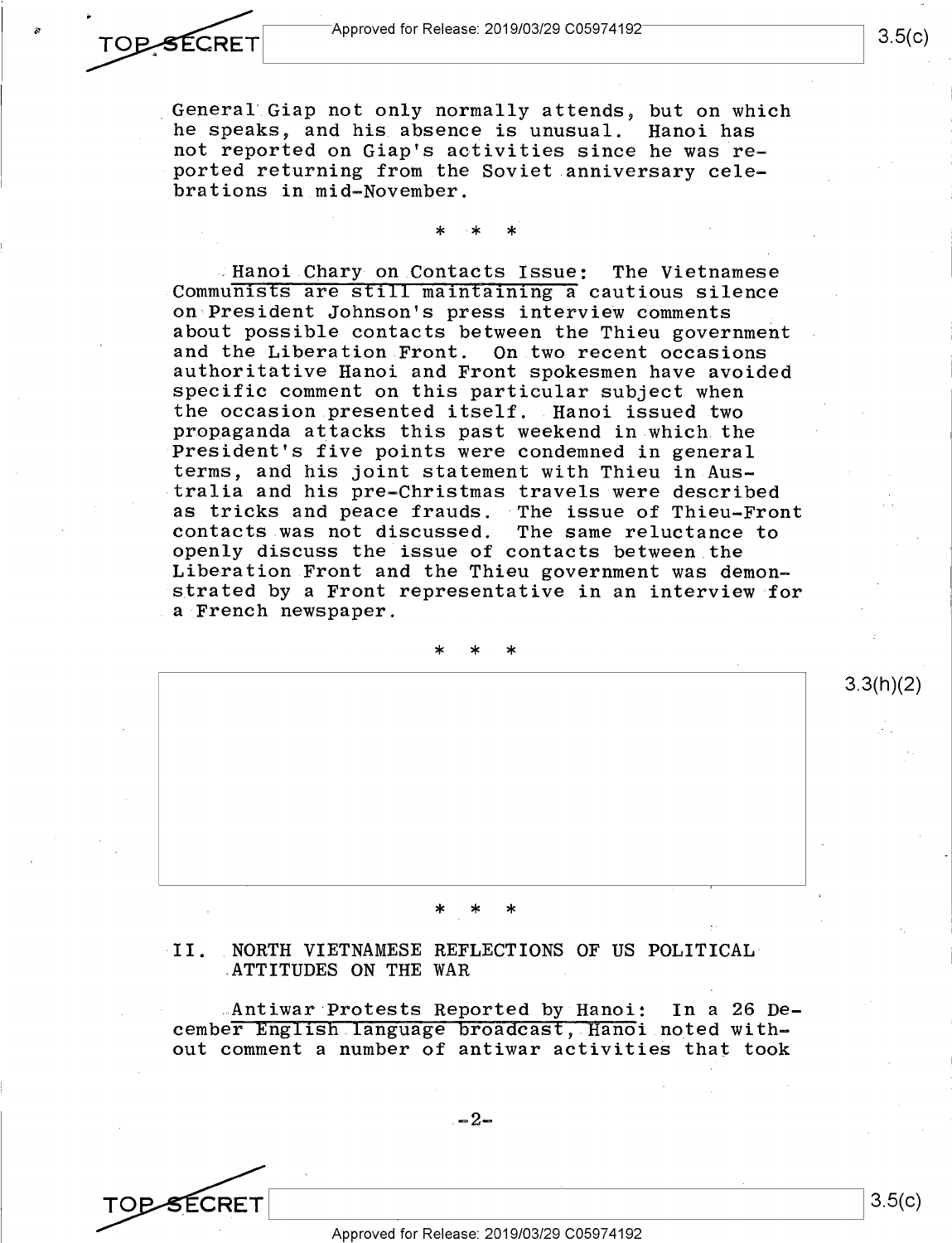place during Christmas week in the US. A "stirring demonstration" near the UN building on 21 December was reported as well as a press conference by Harvard Professor H. Stuart Hughes on the same date, in which Hughes called for an "immediate end to the bombings of North Vietnam."